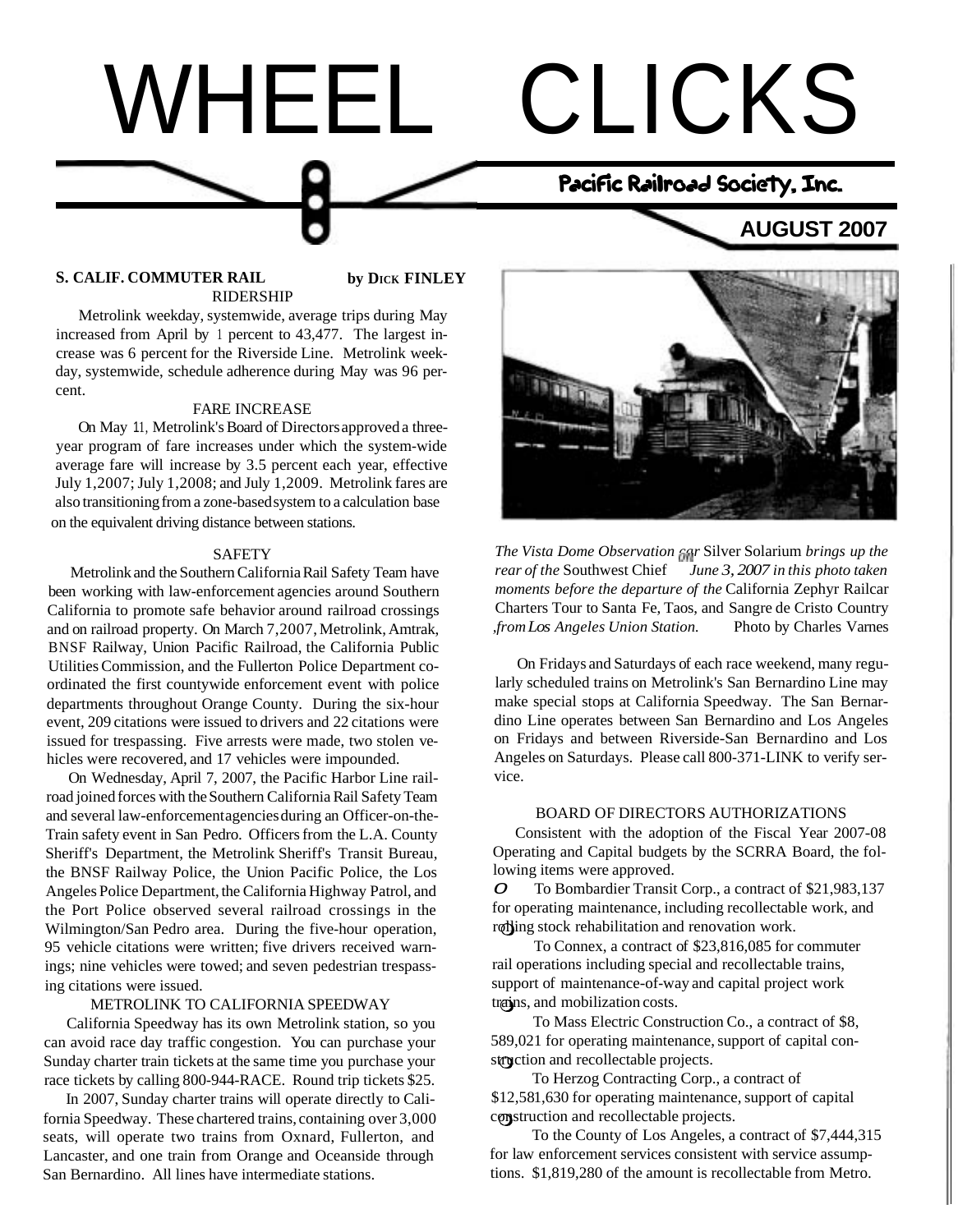

# **WHEEL CLICKS AUGUST 2007 VOLUME 71, NO. 5 EDITOR BEDITOR DICK FINLEY**

**TECHNICAL EDITOR CHARLES VARNES MAILER FRED KNOX** 

Opinions expressed in unsigned articles are those of the editorial board, and do not necessarily reflect the opinions of the Society, its officers or directors. Opinions in signed articles are those of the author only. All rights reserved. ISSN: **0043-4744. 02007** BY PACIFIC RAILROAD SOCIETY, INC.

Published monthly by Pacific Railroad Society, Inc., P. 0. Box **80726,** San Marino, California **91 118-8726.** The Society is a California chartered, nonprofit organization of those who share an interest in railroad operations, travel and history. Telephone **(562) 692-4858.** 

**Membership Dues: \$35.00 per year** 

**PACIFIC RAILROAD MUSEUM** is operated by Pacific Railroad Society at **210** W. Bonita Ave., San Dimas, CA **91773.** Telephone **(909) 394-0616.** Museume-mail: PRSTrainman@aol.com Open Saturdays. **10** a.m.-4 p.m.; Wednesdays **1-5** p.m.

**MUSEUM COMMITTEE CHAIR LINDSAY SMITH** 

**EXCURSION DIRS. .......... BARBARA SIBERT, VINCE CAMMARANO** For excursion informaton, phone **(626) 570-865 1** or **(818) 445-8723.** 

**WEBMASTER RUSSELL HOMAN**  INTERNET Home Page: http://www. pacificrailroadsociety.org

| BOARD OF DIRECTORS OF PACIFIC RAILROAD SOCIETY. INC. |  |
|------------------------------------------------------|--|
|                                                      |  |
|                                                      |  |
|                                                      |  |
|                                                      |  |
|                                                      |  |
|                                                      |  |

**PRS NEWS — ARRIVALS AND DEPARTURES** 

| Aug. 3  | Board Meeting, 7:30 p.m., Valencia Room at                                        |  |  |  |  |
|---------|-----------------------------------------------------------------------------------|--|--|--|--|
| Fri.    | Joslyn Center, 210 N. Chapel Ave., Alhambra.                                      |  |  |  |  |
|         | Aug. 4, 11, Pacific Railroad Museum work party, 10 a.m. to 4                      |  |  |  |  |
| 18, 25  | p.m., Bonita & Monte Vista Sts., San Dimas.                                       |  |  |  |  |
| Sats.   | Committee meeting: 25.                                                            |  |  |  |  |
|         | Aug. 4, 11, Rolling Stock repair day, 8:30 a.m. to ?, Saunders                    |  |  |  |  |
| 18, 25  | Yard., Noakes & Herbert Sts., Commerce. Regular                                   |  |  |  |  |
| Sats.   | day: 4, 18; Extra day: 11, 25. Committee Mtg.: 18.                                |  |  |  |  |
| Aug. 10 | Membership Meeting, 7:30 p.m., Alhambra Room                                      |  |  |  |  |
| Fri.    | at Joslyn Center, 210 N. Chapel Ave., Alhambra.                                   |  |  |  |  |
| Aug. 23 | Exc. #530 Feather River Railroad Days Festival                                    |  |  |  |  |
| Thurs.  | leave L.A. 10:45 a.m. motorcoach to Bakersfield.                                  |  |  |  |  |
| Aug. 27 | Exc. #530 return L.A. 6:40 p.m. from Bakersfield.                                 |  |  |  |  |
| Mon.    |                                                                                   |  |  |  |  |
| Sep. 2  | Exc. #533 Sun Diegan with National Forum and                                      |  |  |  |  |
| Sun.    | Overland Trail. Leave L.A. Train #564 at 7:20 a.m.,                               |  |  |  |  |
|         | or Train $#580$ at 3:00 p.m., and return Train $#571$ at                          |  |  |  |  |
|         | 1:15 p.m. or Train $#591$ at 9:05 p.m.                                            |  |  |  |  |
|         | $D_{\text{total}}M_{\text{total}} = 7.20 \ldots M_{\text{total}}D_{\text{total}}$ |  |  |  |  |

Sep. 7 Board Meeting, 7:30 p.m., Valencia Room at

Fri. Sep. 1, 8, 15, 22, 29 p.m., Bonita & Monte Vista Sts., San Dimas. Sats. Sep. 1, 8, 15, 22, 29 Yard, Noakes & Herbert Sts., Commerce. Regular Sats. Sep. 14 Fri. Sep. 21 Fri. Joslyn Center, 210 N. Chapel Ave., Alhambra. Pacific Railroad Museum work party, 10 a.m. to 4 Committee meeting: 22. Rolling Stock repair day, 8:30 a.m. to ?, Saunders day: 1, 15; Extra day: 8. 22, 29. Com. Mtg.: 15. Membership Meeting, 7:30 p.m., Alhambra Room at Joslyn Center, 210 N. Chapel Ave., Alhambra. Slide Night at Saunders Yard, 7:30 p.m., Noakes & Herbert Sts., Commerce. Everyone welcome.

#### **MEETING PROGRAMS** by Russ DAVIES

August 10: The best of **your Museum's slide collections!** You'll see action from the cameras of **Dave Cameron, Ted Damon, Bill Farmer, Herb Johnson, Ralph Melching, Vic Uzoff,**  and more. **Don't miss this one! (And bring slide briefs.)** 

September 14: **"Coast to Coast on the National Forum, Part II"** This will be the east to west, return portion of the **June and July, 2006, PRS Excursion #525.** We'll ride along with **Tom Geer** and his **Digital Image wizardry. Be there, and bring slide briefs!** 

#### **MEMBERSHIP** by **VIRGINIA GRUPP**

Late renewal members were assigned Seniority Numbers 437-484. At the Board Meeting on July 6, the following members with numbers were voted into PRS: Charles Stone, 485; William Wilson, 486; Dennis Fox, 487; David Reid, 488; Edward Evan, 489.

## **BOARD MINUTES SUMMARY** - **JUNE 1,2007**

TREASURER: In the absence of a Treasurer, Director Draper reported that she has assisted Owen Danaher in preparing financial reports. Bills have been duly paid.

INSURANCE: Insurance Committee Chair Draper reported that she was in receipt of a Certificate of Insurance regarding our liability policy.

EXCURSIONS: Excursions Committee Co-chair Cammarano reported solid bookings for the Santa Barbara, San Luis Obispo and San Diego trips aboard *National Forum.* Space has been booked for 18 passengers with Trains Unlimited to Portola.

MUSEUM: Owen Danaher reported that I1 Shea Roofing has submitted a bid of \$32,640.00 for re-roofing the Museum, with the sum taken from the David G. Cameron Estate Fund, and to be considered a capital improvement.

Sometime next year, San Dimas Historical Society will move to Walker House. More Blackhawk films are on DVD.

SPECIAL EVENTS: Vice-President Cammarano reported 35 bookings for the Tehachapi trip. The Christmas Banquet is very much "on track," a tour of the steam shop at Knott's Berry Farm being a prominent feature.

ROLLING STOCK: Rolling Stock Chair, Director Walters, says the *National Forum* should be ready to leave Saunders Yard by the end of June. Window issues are being addressed. A oneyear inspection is due for the car. Windows of the Hi-Level car will be worked on and toilet-tank issues addressed. On a regular basis, 10 to 12 volunteers show up for workdays. The UP cupola caboose is making outstanding progress. A scratch-build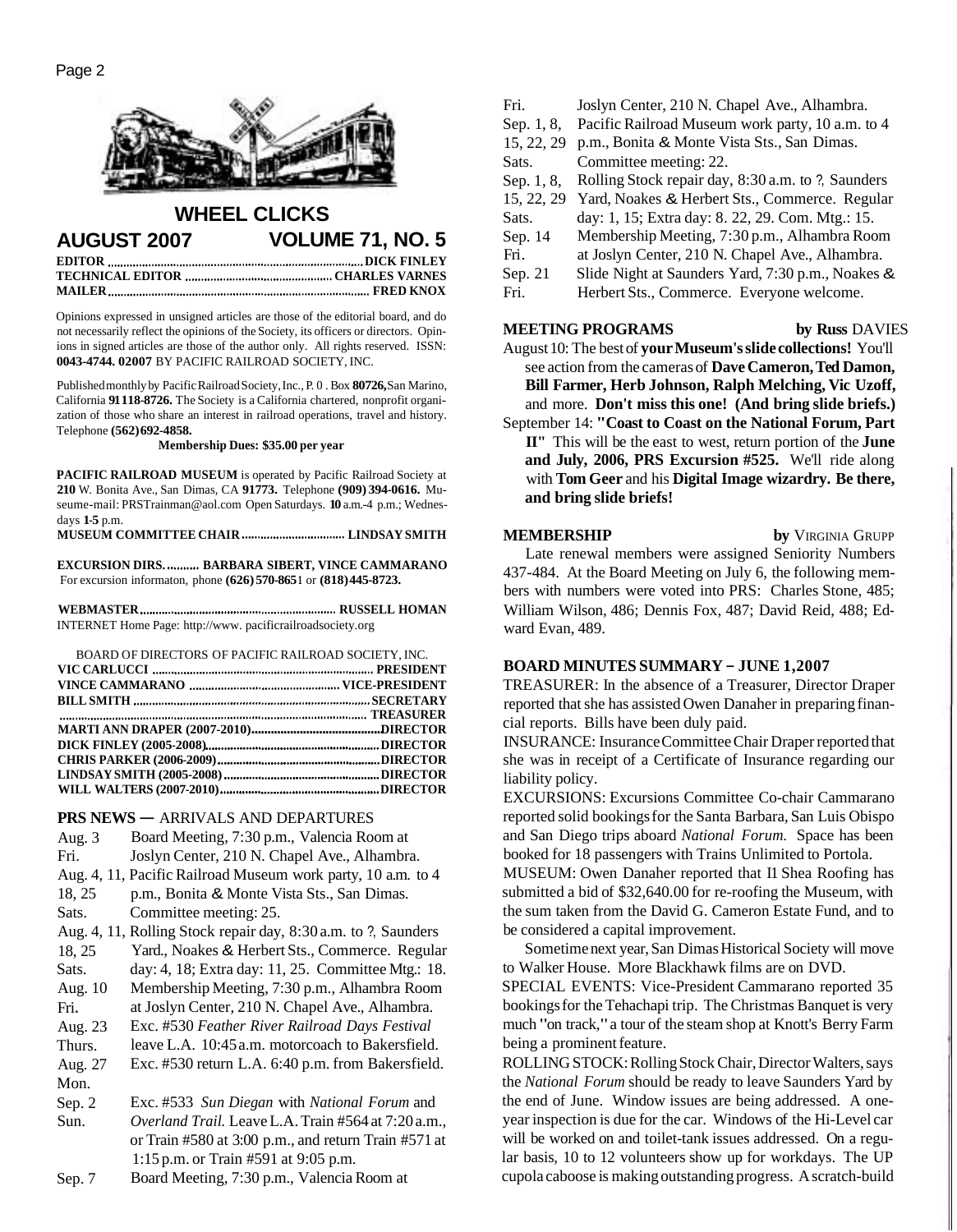#### WHEEL CLICKS **AUGUST 2007** Page 3

stovepipe will soon be installed on the crummy. Work parties on the ex-SP articulated chair car at Orange Empire Railway Museum (OERM) have been crowded out by activities at Saunders Yard. Truck work needs to be finished at OERM.

NEW BUSINESS: Barbara Sibert reported that John Ulloth is willing to edit and assemble an informational brochure. He wants photos and text.

BUDGET COMMITTEE: Chair Draper showed a pair of hypothetical Budget Revenue sheets, one for being in the black, the other for the red, thereby prompting a free-form discussion on budgetary and fund-raising matters. Director Walters advised that we may have to face one or two years in the red.

MEMBERSHIP: Chair Virginia Grupp reported that membership has been in a slow decline. Owen Danaher stated that storage costs have also been climbing.

[Complete Board Minutes are available from Secy. Bill Smith]

CORRECTION-March issue Page 12, Up Lf photograph: Pacific Harbor Line EMG is ex-D.R.G.W. #5412 built in 1980.

#### LOS ANGELES COUNTY RIDERS

During the month of April 2007, the average number of weekday riders traveling on trains going to, from, or within Los Angeles County, other than on Amtrak, was 304,937.

During the month of May 2007. the average number of weekday riders traveling on trains going to, from, or within Los Angeles County, other than on Arntrak, was 300,661.

CALTRAIN NEWS **by** MIKE **GONDHON** 

On June 28. Caltrain suffered a major service disruption that affected thousands of evening commuters and capped off a daylong series of delays. Problems began around 10:30 a.m. when power was lost to a number of controlled switches at various points on the Peninsula. As a result, some train crews had to manually throw switches to line their trains for the desired route, resulting in delays of up to 30 minutes.

About the time the switching problem was being cleared up, northbound Baby Bullet Train No. 365 struck an automobile at West Meadow crossing in Palo Alto, resulting in a fatality to the driver. No one on the train was hurt, but both main lines were shut down.

After about two hours, the southbound track was reopened, with trains restricted to 10 mph past the scene. The northbound track was opened about an hour later. The shut down resulted in the cancellation of eleven northbound and six southbound trains. In addition, Train Nos. 260 through 280, which were en route, experienced delays of up to two hours.

Also on June 28, ground was officially broken for the rebuilding of the Burlingame station. As mentioned last month, the new station will include separate boarding platforms, with pedestrian crossings and gates to allow two trains to occupy the station at the same time. The South Lane road crossing has been permanently closed to make room for the new platforms.

On June 15, Caltrain's train dispatchers moved into their new offices at the Centralized Equipment Maintenance and Operations Facility (CEMOF) near the site of the old Southern Pacific roundhouse. The site is bounded by Coleman, Lenzen, and Stockton avenues and by West Taylor Street on the north in San

Jose. Plans were for the facility to officially open on July 1, but that didn't happen. Caltrain officials are now hoping for an August 1 opening, but even that might be optimistic.

On July 4, Caltrain ran their annual fireworks trains from San Francisco to San Jose for people viewing the fireworks show at Pier 39. Trains left San Francisco at 11:OO p.m., 11:30, and 12:15 a.m., making all Peninsula stops, and ran only as far as Diridon station. No service to Tamien station was provided.

The town of Atherton received one more service blow on July 1, when their shuttle to Redwood City was discontinued due to very low ridership. It began in August 2005, when the Atherton stop was eliminated from weekday Caltrain service. Now Atherton residents must find their own way to Redwood City or Menlo Park to board Caltrain. Apparently most of them do that already.

## CANCER RISK RISES NEAR RAIL YARDS

Residents who live in the shadow of Southern California's booming rail yards face cancer risks from soot as much as 140 percent greater than in the rest of the region, according to new studies by state regulators. In addition, clouds of diesel exhaust blown by the wind from the rail yards blanket wide swaths of greater Los Angeles, upping annual cancer risks slightly for millions more residents. Hardest hit in the region are neighborhoods in Commerce that are near one Union Pacific and three BNSF yards.

Railroad officials said the studies showed that the rail yards produce less than 1 percent of the region's diesel particulate emissions. But they said they were concerned about their contribution to local health risks and were spending millions of dollars to slash emissions in coming years with hundreds of new locomotives, anti-idling devices, cleaner fuels and other measures. "We're certainly part of the issue," said Lanny Schmid, director of Union Pacific's environmental programs. "We like to think we're a small part of the issue, and we're going to get it even smaller."

A past study has shown that cancer risks are highest at the ports that feed the rail yards. Railroads claim exemption from local and state air pollution laws under interstate commerce clauses.

[Info. from *Los Angeles Times]* 

#### RAIL TRANSIT TEMPO by TOM NELSON HONOLULU

It looks like Honolulu, Hawaii, may actually go forward in building an elevated fixed guideway line. In Aug. 2005 the city council adopted a half-cent general excise tax for transit effective Jan. 2007. It is expected to generate up to \$200-million a year which will amount to up to \$3.6 billion during the estimated 16-year lifetime of the project. Whether the line will be light rail transit (LRT), monorail, maglev, bus rapid transit (BRT), or something else was undecided. Tentatively, it will be a twotrack line between West Kapolei and Manoa, with a spur to Waikiki, consisting of about 28 stations. Completion date for the first portion is expected approximately 2012.

#### LAS VEGAS, NEVADA

The Las Vegas Monorail Co. plans to extend to the airport its present monorail line. When completed in 2011, the mono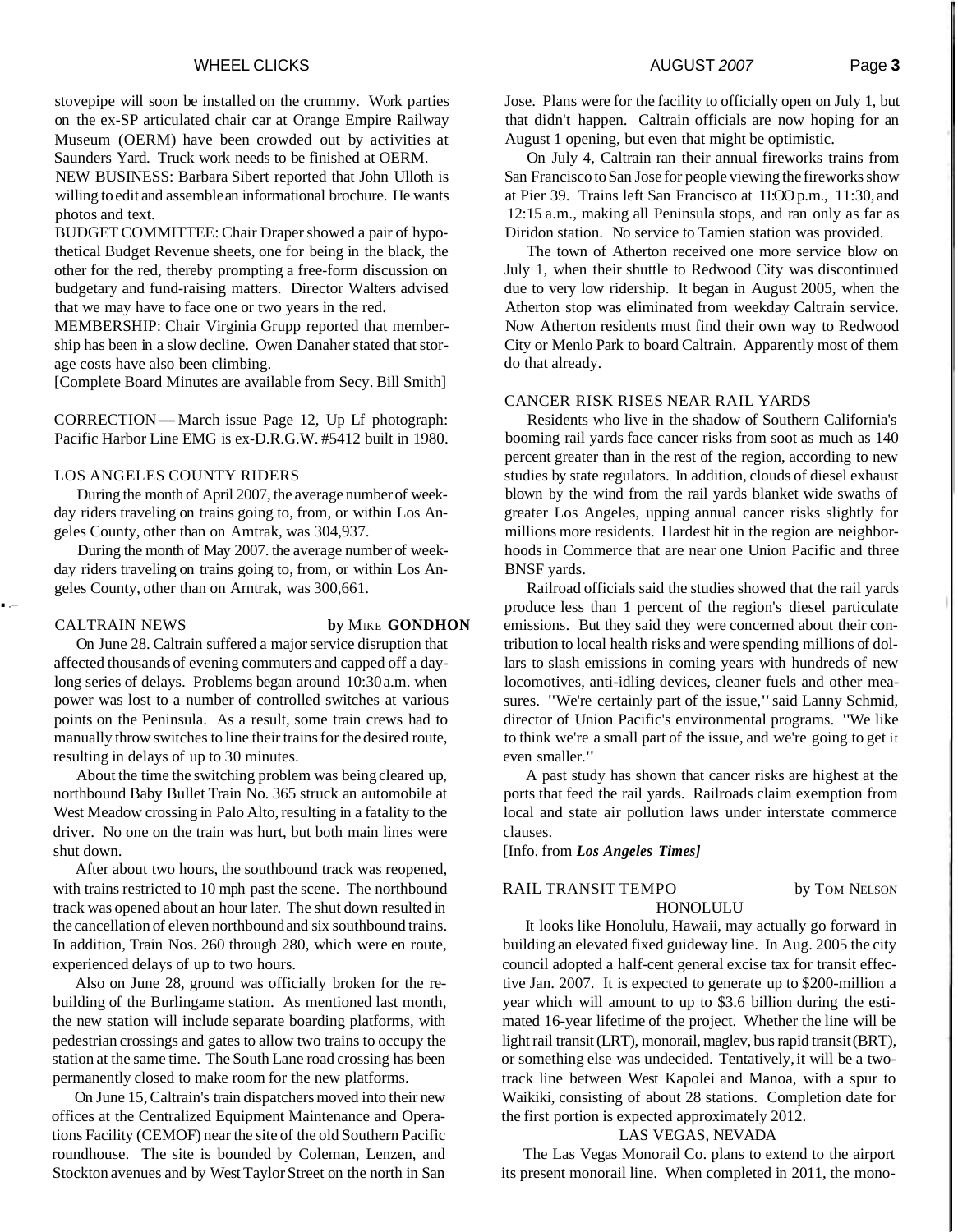rail will be able to carry visitors from McCarran International Airport to stations along the Las Vegas Strip, avoiding the increasing street traffic.

#### PORTLAND, OREGON

The Oregon Iron Works (OIW) was awarded a \$4-million contract to build a low-floor, prototype streetcar for Portland's street railway line. OIW believes there are 80 U.S. cities interested in streetcar systems, so it has formed a subsidiary, United Streetcar, LLC, to construct streetcars for new lines and expansion of existing transit companies' fleets. OIW already has a partnership and technology transfer agreement with Skoda of the Czech Republic.

#### SEATTLE

Central Puget Sound Regional Transit Authority (Sound Transit) awarded a \$38.9-million contract to Earth Tech to prepare the final design for Central Link. This is the 3.15-mile LRT extension between downtown Seattle and the University of Washington. This segment and most of the remainder of the LRT line to Sea-Tac Airport are scheduled to open in July 2009. The 1.7-mile segment between Tukwila and Sea-Tac is to open in Dec. 2009. King County Metro owns the 1.3-mile Downtown Seattle Transit Tunnel, being refurbished to handle Sound Transit's light rail vehicles (LRV), and will operate and maintain the LRV trains.

A tunnel boring machine (TBM) broke through Beacon Hill in May, completing excavation and lining of the first of two tunnels in this location. The 4,388-foot bore began in Jan. '06 as **part** of Central Link's LRT line. The TBM was being relocated to perform the same work for the second tunnel.

#### ANCHORAGE

The Alaska Railroad intends to begin commuter rail service this year between Anchorage, the airport, and Dimond Center Mall. The train will be equipped with existing rolling stock initially. Next year the railroad expects to receive a \$4.7-million Colorado Railcar DMU funded by the Forest Service.

### FORT WORTH

In May two bills were making their way through the Texas Legislature to allow North Texas to prepare a ballot measure for transit. If approved by the voters, they would raise the sales tax by one cent to a new total of 9.25 cents per dollar. At present only two cents is available for local purposes, with 6.25 going to the state.

The mayor of Forth Worth and many elected officials from other cities rallied on May 2 in support of the proposed measures. They rode part way on the Trinity Railway Express and were optimistic about establishing similar service to other cities in the area.

#### AUSTIN, TEXAS

Austin Capital MetroRail's 32-mile Austin-Leander interurban line will utilize DMU equipment. The German-built, selfpropelled railcars are 134 feet long, 75 percent low-floor, carry 200 passengers, have maximum traction power of 630 horsepower, and a maximum speed of 75 miles-per-hour.

#### **HOUSTON**

The Metropolitan Transit Authority of Harris County, Texas, (METRO) has awarded a \$77-million contract to Washington Group International to begin work on the \$2-billion Metro Solutions transit project. Involved are development, preliminary engineering, and preparatory construction for 20 miles of guided transit with 34 stations.

#### MONTERREY, MEXICO

Effective in April 2007, Kansas City Southern Railroad de Mexico was to transport one new LRV every 15 days during nine months from Lecheria, Mex., to Monterrey for its LRT system. The cars are being built at Bombardier's Sahagun, Mex. plant.

#### NEW ORLEANS

In early May a power substation was expected to be received by New Orleans Regional Transit Authority. This and the stringing of overhead trolley wire were considered to be the keys to reopening the St. Charles Ave. streetcar line to Napoleon Ave., hopefully by the end of summer.

#### KANSAS CITY, MISSOURI

After six failures to pass a proposition to build LRT in Kansas City, the voters approval of the seventh attempt caught the Kansas City Area Transportation Authority completely by surprise. The funding for LRT is the three/eighth-cent of sales tax which is being used to fund up to 50 percent of the existing bus service. Also, there were no environmental or engineering studies.

What to do? The Authority is currently using seve/eighthcent of the sales tax authorized for transit. The other one/eighth is available. They are looking at a plan of fewer than the proposed 27 miles for the initial line and more time to construct it. The Authority understands that the voters have said they want LRT, so a process has begun to bring before the voters modified LRT legislation. which will make it workable. There is time, because the three/eighth-cent will not be diverted to the light rail until April 1, 2009.

#### OTTAWA

Last December the Ottawa City Council aborted OCTranspo's \$653-million LRT project, because the project was unable to meet the funding requirements in the project agreement. Matching contributions of funds from the federal and provincial governments, and property acquisition conditions, did not materialize as mandated by the aforementioned agreement.

[Info. from *MassTransit,* **Railway** *Age, Metro,* Altamont Press]

## **FIRST UNION PACIFIC RAILROAD CROSSING PHOTO ENFORCEMENT SYSTEM IN TEXAS**

On June **1,** the City of Grand Prairie and Union Pacific Railroad introduced the first railroad crossing photo enforcement system in Texas. At an event at the comer of SE 9th Street and Pacific Street in Grand Prairie, Union Pacific and city officials introduced the new photo enforcement system created by Redflex Traffic Systems, Inc. of Scottsdale, Ariz.

Although the 11 crossings in Grand Prairie have gates and lights, accidents between trains and motor vehicles at those crossings resulted in five fatalities in the last four years.

The photo enforcement system at the 9th Street crossing is the first of several to be installed along the main Union Pacific rail line that runs through Grand Prairie. The next locations to receive the system are SW 19th Street, SW 23rd Street, Center Street, SW 2nd Street and Belt Line Road. The proceeds generated by photo enforcement will be dedicated to safety improve-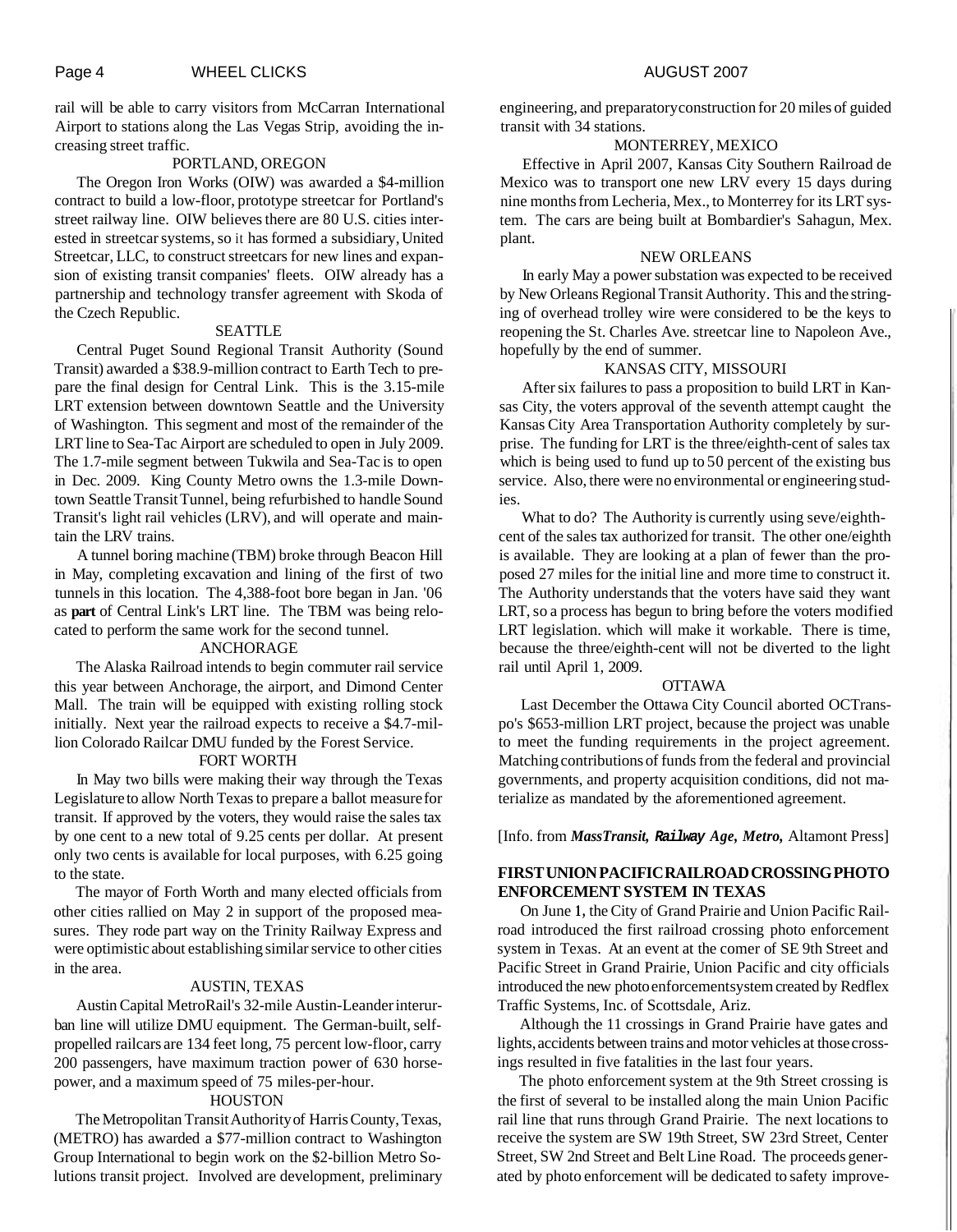ments at railroad crossings, which will help prevent vehicles from crossing the tracks while a train is approaching.

According to the U.S. Department of Transportation, grade crossing accidents between trains and motor vehicles across the nation have decreased by 76 percent in the last 34 years. In 1972, there were approximately 12,000 collisions between trains and motor vehicles compared to 2,897 in 2006.

[Info. from www.uprr.com/newsinfovia Charles Varnes]

#### PASSENGER TRAIN UPDATES by CHARLES VARNES

On July 11, the House Appropriations Committee approved its Fiscal Year (FY) 2008 Transportation, Housing, and Urban Development Appropriations bill, making no amendments affecting Amtrak. The bill will go to the floor with \$1.4 billion for Amtrak and \$50 million to match state intercity passenger rail investments.

On July 10, the Senate Subcommittee on Transportation, Housing and Urban Development, and Related Agencies approved FY 2008 legislation which included \$1.47 billion for Amtrak.

Senate Bill 294, the Passenger Rail Investment and Improvement Act of 2007, was approved by the Committee on Commerce, Science, and Transportation and placed on the Senate Legislative Calendar on May 22, 2007. There has been no further action. The Bill authorizes Federal funding for the operation and development of intercity passenger rail service; makes improvements to Federal passenger rail transportation policy and activities; enhances passenger rail security; and reauthorizes Amtrak for 6 years.

On July 25, the National Association of Railroad Passengers (NARP) marked its 40th anniversary with call for renewed federallstate commitment to the nation's rail system. In its press release NARP called on America to adopt a nationwide "grid and gateway" train network.

The gateways are major terminals, in many cases served by short and medium-distance higher frequency and higher speed services, and the grid is an expanded national passenger train network connecting all major metropolitan areas. The vision also includes a dramatic improvement in linkages between airports and intercity rail, a concept where the U.S. lags far behind Europe.

#### AMTRAK NEWS

#### Amtrak-GrandLuxe Rail Journeys Partnership

Amtrak and Grandluxe Rail Journeys (formerly American Orient Express) are partnering to offer premium service on three routes from November through early January 2008. The premium service is being promoted as the *Grandluxe Express.* It will be provided aboard seven Grandluxe Rail Journey cars (a diner, lounge and five sleeping cars) coupled to the Chicago-Los Angeles *Southwest Chief,* the Chicago-Bay Area (Emeryville) *California Zephyr,* and the Washington, D.C.-Miami *Silver Meteor:* 

Prices for the Chicago-Los Angeles and San Francisco Bay area journeys range from \$1599 to \$2499 per person. The Washington, D.C.-Miami prices range from \$789 to \$1299 per person.

The luxury travel will be sold from the train's origins to their destinations, although Grandluxe advertising indicates that it may be possible to travel to an intermediate station.

Several two day one night, special itineraries are being offered. The itineraries and dates are: Denver-San Francisco Bay Area (Emeryville), Oct. 30; Denver-Chicago, Oct. 29 and Nov. <sup>1</sup>; Chicago- Washington, D.C., Nov. 4; Chicago-Albuquerque. Jan 9, Jan 10, and Jan **11,** 2008; Washington, D.C.-Chicago, Jan. 6, 2008. Prices begin at \$789.

#### New Quik-Trak Machines

Amtrak is installing a new version of its Quik-Trak electronic self-service ticketing machine. The new machines feature upgraded touch screens, brighter graphics, and are ADA-compliant making them more user friendly for passengers with disabilities. The new machines are faster, also. They are expected to issue tickets in half the time previously required.

When installation is complete, the number of machines available will increase from 176 machines in 67 stations to more than 300 machines in 150 stations.

The new version of the Quik-Trak electronic ticketing machine was recently named a KioskCom Self-Service Expo Excellence Award winner. The award, judged by a panel of experts in the self-service and kiosk industry, was presented in the Best Travel/Hospitality deployment category.

#### No Checks in Food Service Cars

Effective June 1, Amtrak stopped accepting personal checks for payment in all food service cars, diners, cafes, lounges, and purchases from food carts. Now payment must be in cash, travelers checks, or with an American Express, Discover, Mastercard or Visa credit card. **All** food service cars have been equipped with a credit card terminal that will immediately validate and charge credit cards used for purchases. Debit card transactions that require entering a pin cannot be accepted.

#### Railfones Discontinued

Railfones were deactivated on all Amtrak trains on June I. Because most travelers have cellphones, the phones which were basically cellular pay phones, receive very little use now. Consequently, it is no longer cost-effective to provide the service. The Railfones will be removed as quickly as possible.

#### Amtrak Guest Rewards Program

Holders of Amtrak Guest Rewards (AGR) MasterCards issued by Bank of America (BOA) stopped earning AGR points at the closing date of their May statements. Cardholders accounts remain open. The AGR cards were replaced with new BOA MasterCards which earn World Points.

AGR program members received either an email or letter inviting them to pre-register for the new AGR World Master-Card from ChaseBank USA, NA. In the fall AGR program members will receive an email or letter inviting them to apply for the new card.

#### ExpressTrak Car Storage Special Moves

Amtrak operated a special train in May and another in June from Los Angeles to Guadalupe to move *ExpressTrak* refrigerator cars to the Santa Maria Valley Railroad (SMV) for storage.

The first special operated on May 12. It consisted of AMTK 130 and 20 *ExpressTraks.* The second special operated on June 9. Its consist was AMTK 94, 25 *ExpressTraks,* and the PV *Silver Lariat.* The *Lariat* was being delivered to the SMV for use on the July 16 lunch and dinner trains. It returned to Los Angeles on June 20 on *Pacific SurjZiner* Tr. No. 798.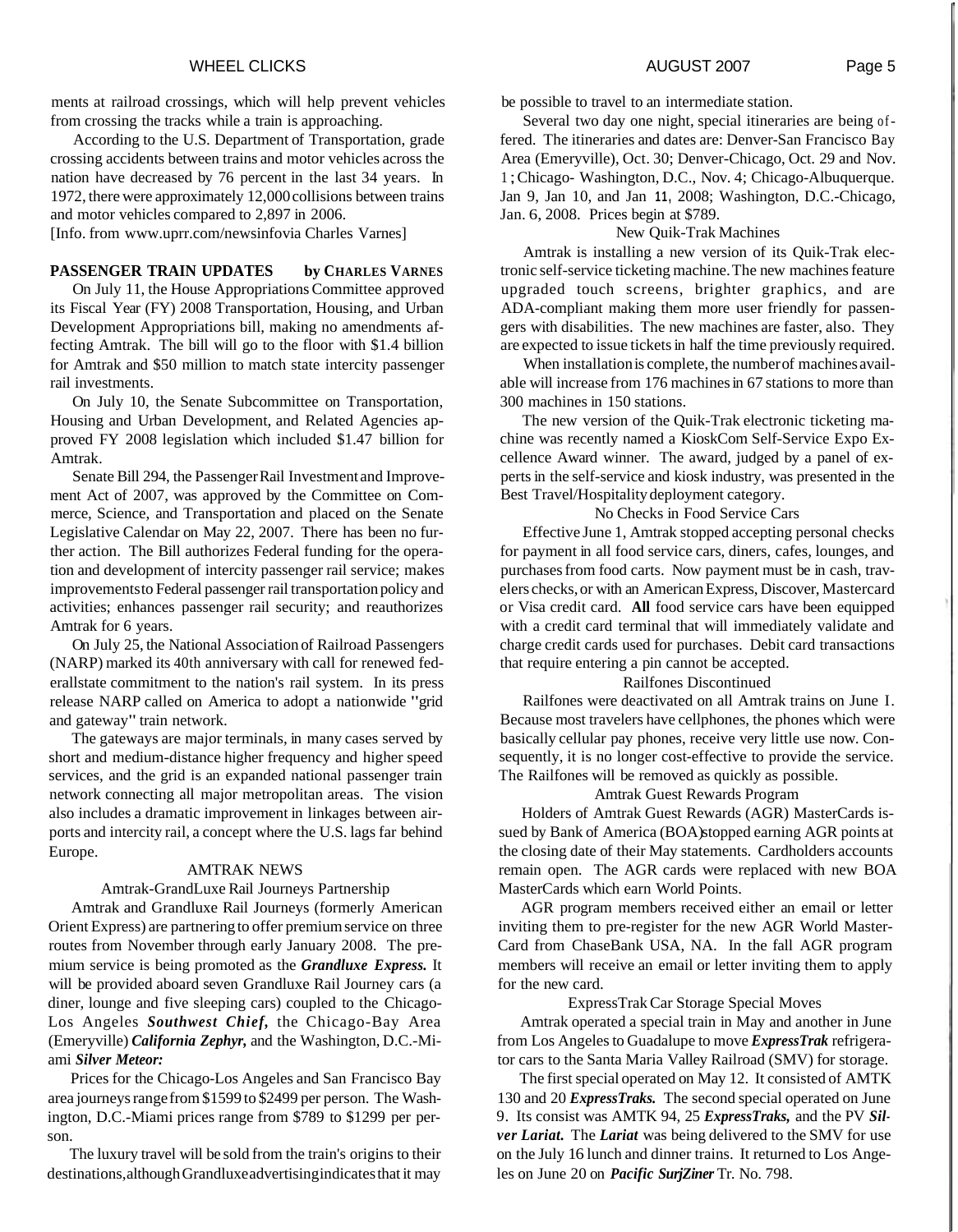After delivering the *ExpressTrak* cars the locomotives continued on to San Luis Obispo and returned on Surfliner Tr. No. 798 the same day.

#### INTERCITY TRAINS

Amtrak has changed the way it sells space in *Superliner* transition sleeping cars. All *Superliner* trains, except *Auto Train,*  will offer at least four roomettes (numbers 17-20) for revenue sale year round. The attendant in the adjacent full sleeper will take care of the roomettes. The other four roomettes (numbers 21-24) will remain employee business travel (BT) space. During peak travel periods roomettes 17-24 will be offered for revenue passenger sales. No roomettes will be available as BT space. Following are the details for the trains.

Tr. Nos. 112, *Sunset Limited.* Eight roomettes (17-24) will be available year round.

Tr. Nos. 314, *Southwest Chief.* Eight roomettes (17-24) will be available on trains originating May 25 through Oct. 21. Four roomettes (17-20) will be available beginning Oct. 22; roomettes 21-24 will return to BT space. The transition sleeper will be renumbered 034010440, in order that roomettes in the car are sold last.

Tr. Nos. 516, *California Zephyr.* Eight roomettes (17-24) will be available on trains originating May 25 through Sept. 23. Four roomettes (17-20) will be available beginning Sept. 24; roomettes 21-24 will return to BT space. The transition sleeper will be renumbered 054010640, in order that roomettes in the car are sold last.

Tr. Nos. 718, *Empire Builder.* Four roomettes (17-20) are available year round. No BT space is available on the train due to crew space requirements.

Tr. Nos. 11/14, *Coast Starlight.* Six roomettes (17-22) will be available on Tr. No. 11 May 16-Oct. 17, and on Tr. No. 14 May 14-Oct. 15. Four roomettes (17-20) will be available beginning after those dates; roomettes 21-24 will return to BT. The transition sleeper will be renumbered  $114011440$ , in order that roomettes in the car are sold last.

Tr. Nos. 29130, *Capitol Limited.* Four roomettes (17-20) will be available year round. Roomettes (21-24) will remain BT space. For a period of time during the summer, they will be available for revenue sale.

Tr. Nos. 52/53, *Auto Train.* No roomettes in the transition sleeper are available for public sale or as BT space at any . time, due to the high crew requirements on the train.

Tr. Nos. 58/59, *City of New Orleans.* Four roomettes (17-20) will be available year round.

#### Southwest Chief

Reports that the BNSF Ry. will abandon its freight operations through Raton Pass by the year's end are incorrect. The railroad has stated that it has made no decision regarding the future of the route, and no timetable has been set for such a decision. Amtrak does not see the discontinuance of BNSF operation over the line as "an imminent threat to our operation on the line."

California Zephyr Railcar Charters Tour to Santa Fe,

Taos, and Sangre de Cristo Country

For a brief, shining moment, the excitement and glamour of the Streamliner Era reappeared when four immaculate private cars carried guests on a round-trip tour from Los Angeles to

The *Colonial Crrlfs* is a three bedroom, drawing room buffet lounge built by Pullman-Standard for the Pennsylvania Railroad in 1949.

The three *Silver* cars were built by Budd for service on the *California Zephyr* (CZ). The *Silver Rapids* contains eight roomettes and six bedrooms. It was built as a 10 roomette, six bedroom car. Subsequently two roomettes were replaced by a service galley for beverage and light snack service, and a shower room. The *Silver Rapids* was built for the Pennsylvania Railroad as its contribution to transcontinental sleeping car service on the CZ. The *Silver Lariat* is a Vista Dome chair car built for the Chicago, Burlington and Quincy Railroad. It is equipped with a modern galley, wet bar, lounge and dining facilities. It seats 44 plus 24 in its dome. The *Silver Solarium* was built as a three bedroom, drawing room (with shower) Vista Dome observation sleeping car.

At Santa Fe the tour members stayed at the La Fonda, a former Fred Harvey hotel. Activities included in the tour were a performance of La Boheme at the Santa Fe opera, a ride on the Cumbres and Toltec Scenic Railroad, a motor coach tour to Taos, and concluded with a day at leisure in Santa Fe. The friends of the author who were on the tour reported that it was absolutely "first class," without exception.

The author thanks Burt Hermey and Al Bishop, the tour hosts, for the opportunity to visit the private cars before the tour departed.

#### Coast Starlight

The *Coast Starlight* was cancelled between Portland and Sacramento on June 9, 10, and 11 with no alternate transportation provided. The reason for the cancellation was a 72-hour maintenance window on the Union Pacific to accommodate the enlargement of the Dorris Tunnel and other work.

On the days the line was closed stub *Starlights* operated between Seattle (SEA) and Portland (PDX) and Los Angeles (LAX) and Sacramento (SAC). Tr. No. 11 operated SEA-PDX, and turned to become PDX-SEA Tr. No. 1014 the same day. Tr. No. 14 operated LAX -SAC, and turned to become SAC-AX Tr. No. 1011 the following day.

#### WESTERN CORRIDORS

New timetables, effective May 21, were issued for the *PacificSurfliner, Sun Joaquin,* and *Capitol* corridors.

#### Pacific Surfliner

To provide additional seats on the *Surfliners,* during the Del Mar horse racing season, one trainset of the eight, was replaced with *Horizon* cars on July 16th. Four of the cars of the *Surfliner*  removed from service, become a four car add on- set each day on Tr. Nos. 768 and 589. At deadline it was not known if the dome car would be used on the single-level train. The dates of the racing season are July 18 through Sept. *5.* 

On Sundays through Thursdays June 5-Dec. 20 *Pacific Surfliner* Tr. No. 596 terminates at Solana Beach with motorcoach service to San Diego-Old Town and San Diego. Train service is suspended to permit work on a project to stabilize the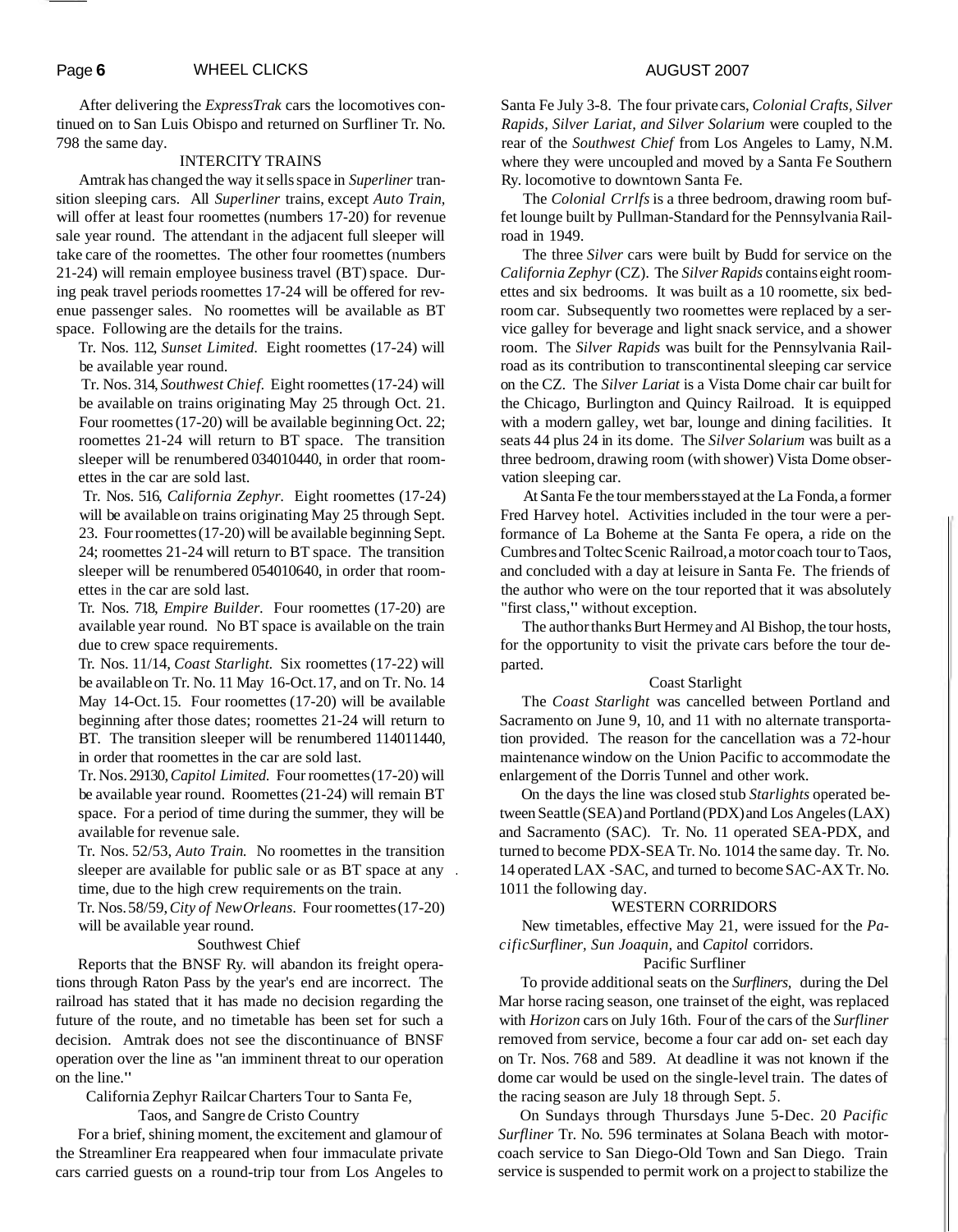Del Mar Bluffs. Tr. No. 562 will originate at Solana Beach Tuesdays through Fridays, with substitute motor coach from San Diego during the period.

Effective Apr. 2, Tr. No. 763 began departing San Diego 5 minutes earlier at 6:10 a.m., Solana Beach at 6:46 a.m., and Oceanside at 7:02 p.m. The remainder of its schedule is unchanged. All other northbound *Surfliner* schedules remain the same.

Tr. No. 792 does not stop at Camarillo due to platform access issues.

Thruway Bus Route 17's route and schedule was slightly adjusted effective May 17.

#### San Joaquin

There were no changes to San Joaquin train schedules.

Several bus routes received schedule changes.

## Capitol

There are no changes to *Capitol Corridor* train schedules, but adjustments have been made to the connecting bus schedules. The new printed schedules became available at stations beginning May 18. The new timetable can be downloaded from the Capitol Corridor web site at http:Nwww.capitolcorridor.org/

#### Cascades

On June 8, 2007, Washington Governor Chris Gregoire and British Columbia Premier Gordon Campbell announced an agreement between Washington State, British Columbia, BNSF Railway Company (BNSF) and Amtrak to make infrastructure improvements that will permit a second daily Amtrak *Cascades*  train between Seattle and Vancouver, B.C. The announcement was made at the King Street Station in Seattle.

The Province of British Columbia, Amtrak, and BNSF are funding the \$7 million project, which includes construction of a new 11,000-foot siding near Colebrook Road in Delta, B.C. The new passenger rail service is expected to begin operating in summer 2008. Construction is scheduled to begin in July 2007.

In 1995, Washington State Department of Transportation (WSDOT) and Amtrak began operating a single daily round trip train between Seattle and Vancouver, B.C. In 1999, WSDOT and Amtrak began operating another daily round-trip train between Seattle and Bellingham, Washington. The second train went into service with the expectation it would be extended to Vancouver, B.C. once rail line improvements were made in British Columbia.

When the new service begins operations, an Amtrak *Cascades* will depart from Vancouver, B.C. in the morning, travel to Seattle, and then continue on to Portland, Ore. Each afternoon, another train will depart Portland, travel to Seattle, and then continue on to Vancouver, B.C. This service will supplement the existing train that makes a round trip between Seattle and Vancouver, B.C., departing Seattle in the morning.

The Washington State Department of Transportation is funding the construction of a set of high-speed crossovers at the Olympia-Lacey station to improve safety for passengers at the depot and allow passenger trains to move around freight trains. The station is a stop for Amtrak *Cascades* trains and the *Coast Starlight.* Construction began December 2006 and was scheduled for completion in June 2007. The project cost is \$3.875 million.

The depot is located at Centennial, MP 32.5, on the BNSF Seattle Subdivision. The Subdivision is 2 Main Track (MT) CTC from Nelson Bennett (MP 6.7) to Vancouver (MP 136.5). The nearest crossovers are Nisqually (MP 24.5) and Plumb (MP 37.5). The new crossovers are north and south of the depot. spaced about 2000 feet apart. The crossover north of the depot permits trains to move from MT 1 to MT 2; the crossover south of the depot permits train movements from MT2 to MT 1. The depot is adjacent to MT 2.

A set of crossovers south of Winlock is scheduled for completion in June, also.

*Cascades* service between Portland (PDX) and Eugene (EUG) was affected by the UP Dorris Tunnel project line closure. PDX-EUG Tr. Nos.(and their dates): 509 (June 8), 504, 507, and 509 (June 9) were cancelled. EUG-PDX Tr. Nos. (and their dates) 500, 504, 507 (June 10), and 504 (June 11) were cancelled. Alternate transportation was provided.

The three Washington-state owned Talgo trainsets are receiving extensive overhauls, with the project to be completed by the end of 2007. During that period one set a time will be removed from service. From April 10 through the year's end, a *Superliner* consist will replace an out-of-service Talgo on Seattle-Vancouver Tr. Nos. 510/517. The replacement train will consist of an F59PH locomotive, a 3 1000 series baggage-coach, a lounge car, and 34000 series coach. Because of the *Superliner*  equipment substitution, the following services normally provided on the train will not be available during the period: checked baggage (except at Seattle and Vancouver), business class seating, sit-down dining car style meals (snack items only in the lounge), unboxed bicycles (can be carried in boxes as checked baggage), movies on the train (digeplayers can be rented at Seattle), the GPS display of the train's position, and electric outlets at seats.

#### NORTHEAST CORRIDOR

On July 9, two new *Acela Express* trains began operating between New York and Washington, D.C., stopping only in Philadelphia. The trains operate Monday through Friday only, except on Labor Day, Sept. 3. Tr. No. 2105 departs New York at 650 a.m., Philadelphia at 7:55 a.m., and arrives at Washington at 9:25 a.m. Tr. No. 2120 departs Washington at 3:55 p.m., Philadelphia at 5:23 p.m., and arrives at New York at 6:30 p.m. To accommodate the new one-stop *Acela Express* trains Tr. No 89, the Boston-Miami *Palmetto,* and *Regional* Tr. Nos. 134 and 18 1 received minor schedule changes.

#### DEPOT DOINGS

LOS ANGELES, Calif. The author made two visits to Los Angeles Union station recently. The latest was on July 3 to wish bon voyage to friends who were departing on the California Zephyr Railcar Charters tour to Santa Fe, Taos, and the Sangre de Cristo Country. While sitting and conversing near the Traxx Restaurant, we were approached by three contract security personnel who wanted to know if we had tickets. They did not state what type of tickets they were inquiring about. When one of our friends told them they were waiting to board the Zephyr Railcar tour and that we were there to see them off, they terminated their inquiry and walked away.

The other visit was on May 24 to observe the new GE Transportation Evolution@Hybrid locomotive. During the visit, the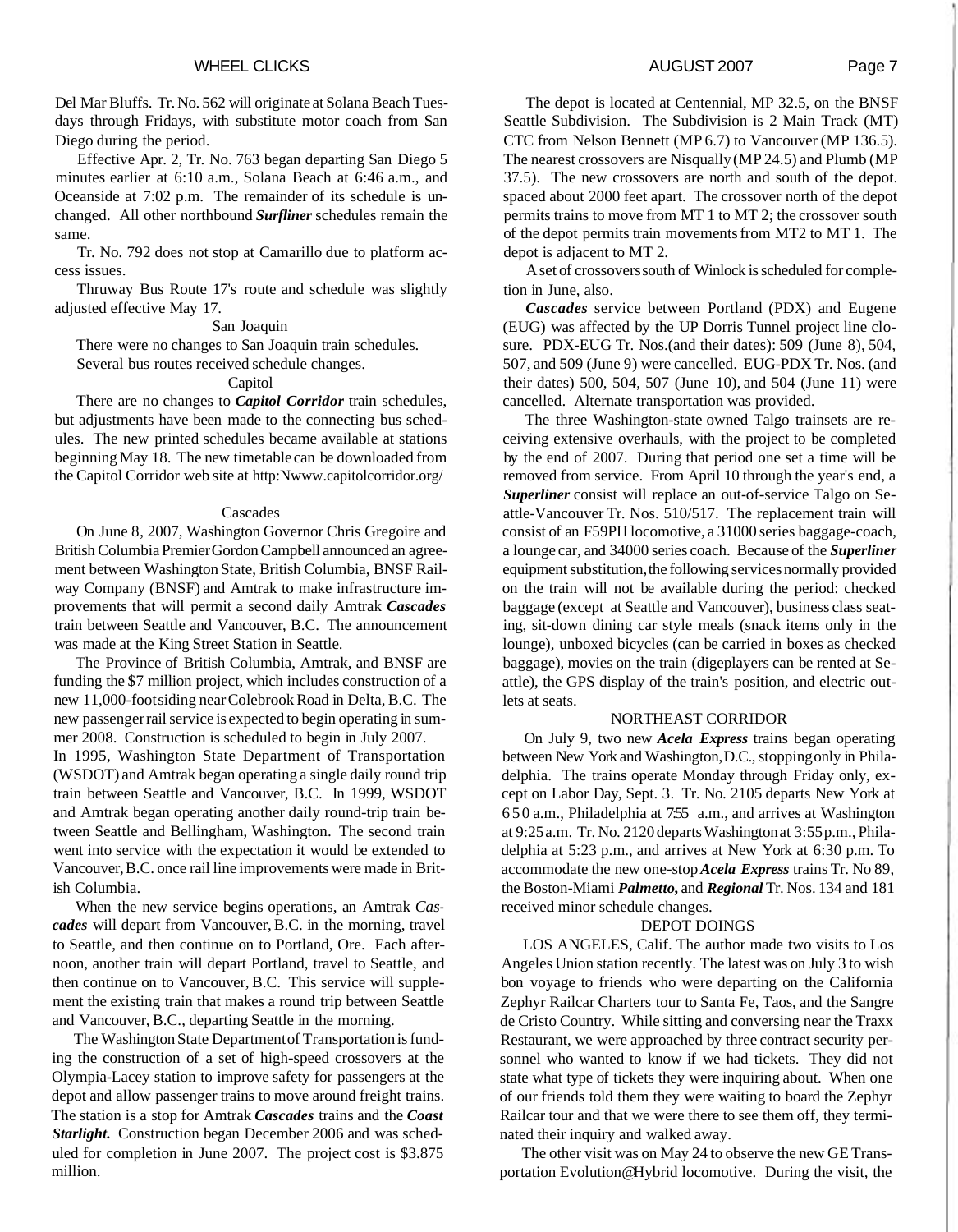writer noticed that the Traxx restaurant is offering outdoor seating adjacent to the restaurant on the north patio. Traxx is open for lunch Monday - Friday from 11:30 a.m. to 2:30 p.m. Dinner hours are Monday - Thursday, 5:30 p.m. - 9:00 p.m.; Friday and Saturday, 5:00 p.m. - 9:30 p.m. The restaurant is closed on Sunday.

OCALA, Fla. (OCA) became an unstaffed station on July 3. It is served by a **Thruway** bus connecting with the **Silver Star.**  There is still a waiting room which is opened and closed by a caretaker.

RATON, N.M. (RAT) became a staffed station June 7 and will remain so through Aug 28. The station is closed on Monday and Tuesday. There is no checked baggage service to Raton or Denver this year, except for Boy Scout groups arriving and departing from the station en route to the Philmont Scout Ranch. [Info. from Ken Ruben, Ed Von Nordeck]

#### **TRANSIT-FRIENDLY HOUSING**

Billions of dollars have been spent on transit-friendly housing, but it appears people aren't leaving their cars behind. A dozen of L.A. County's civic leaders touted the latest and glitziest new developments in Hollywood: the planned W Hotel and apartments at the comer of Hollywood and Vine. "People could live here and never use their cars," declared MTA Chief Executive Officer Roger Snoble at the February event.

It's a vision expressed frequently by local government officials, who see building large mixed-use developments next to mass transit lines as a key solution for not just the region's traffic congestion but also its spread-out geography and reputation for being unfriendly to pedestrians.

In Los Angeles alone, billions of public and private dollars have been lavished on transit-oriented projects such as Hollywood & Vine, with more than 20,000 residential units approved within a quarter mile of transit stations between 2001 and 2005. But there is little research to back up the rosy predictions. Among the new academic studies of the subject, one that looked at buildings in the Los Angeles area showed that transit-based development successfully weaned relatively few residents from their cars. It also found that over time, no more people in the buildings studied were taking transit 10 years after a project opened than when it was first built.

Los Angeles, with its huge geographic footprint and its limited public transportation system, can't offer residents of these developments the kinds of sophisticated transit networks available in cities like Washington, D.C. - or even smaller ones like Portland - where transit-oriented projects are believed by many to be working.

The problem - reluctantly recognized by some of transitbased development's most influential boosters - is that public transportation in Southern California is simply not convenient enough. Either it takes too long to get places or, more importantly, doesn't take people where they want to go.

The region's transit system is limited, experts say, because it was built on two assumptions that have since proved untrue: that most traffic was generated by commuting trips, and that most people worked downtown. Nowadays, people nationwide are driving so much to take their children to school, run errands and engage in other activities that these trips far outstrip commuting, according to federal transportation statistics.

To make matters worse, almost all of the transit-oriented construction that has so far been approved in the L.A. area is for housing rather than job centers or the village-style shopping areas that planners had originally envisioned. Barring significant changes, this could mean that tens of thousands of residents will be clustered near railroad stations they only occasionally use. For most shopping, schools and jobs, they'll still get in their cars.

Two related studies, both conducted by UC Berkeley and Cal Poly Pomona, show that people who live near transit tend to use it more than people who don't. But the number is still minuscule compared with the number who drive. Residents were more likely to use transit only if it took less time than driving, if they could walk to their destinations from the transit stop when they arrived, if they had flexible work hours, and if they had limited access to a car. Otherwise, researchers said most people tend to drive - particularly if they get free parking at their workplaces. At the Pacific Court and Bellamar apartments in Long Beach, researcher found just 6.3 percent of residents said they used the Metro Blue Line to go to work in 2003. More than 78 percent of the residents of the transit-based projects said they never used the line.

"The dilemma we have is the destinations," said Robert Cervero, a UC Berkeley urban planning professor who is coauthor of the two studies of transit-oriented developments. Even though more people are living near transit stations, he said, in Southern California work and school sites are not necessarily near train and bus stops. That's different from the older East Coast cities, where the urban grid is closely connected to the local transit system. In other words, he and others said, in Southern California, the new denser transit-based housing projects could actually lead to more congestion rather than less.

There is another issue facing transit-oriented development. Regional statistics gathered by the Southern California Assn. of Governments show that job centers are moving away from transit lines rather than toward them.

That's exactly what happened for construction industry worker Eric Johnson, who moved to South Pasadena's Mission Meridian project, with the intention of taking the Gold Line to his job downtown. But a few months ago, his company moved to Sun Valley – far from a transit line. So now Johnson drives.

In Pasadena, a 350-unit building sits directly over the Del Mar Gold Line station, which was two-thirds leased when The Times did its recent survey. Of 225 people who got off the train on a recent evening, just one, Cheanell Henderson, headed toward the apartment complex. She loves the convenience of taking the Gold Line. But she's not so sure about her fellow tenants. "I save a lot of money on car expenses," Henderson said, "But I haven't met any neighbors on the train yet." [Info. from **Los** *Angeles Times]* 

# **TRANS-SIBERIAN RAILWAY**

The 5,800-mile Trans-Siberian Railway, from Moscow to Vladivostok, will have a new train on its tracks. In early May, the *Golden Eagle,* a luxury private train with 21 coaches, including two restaurants and a bar car, will make its inaugural 14-night journey on that route, which has been in service since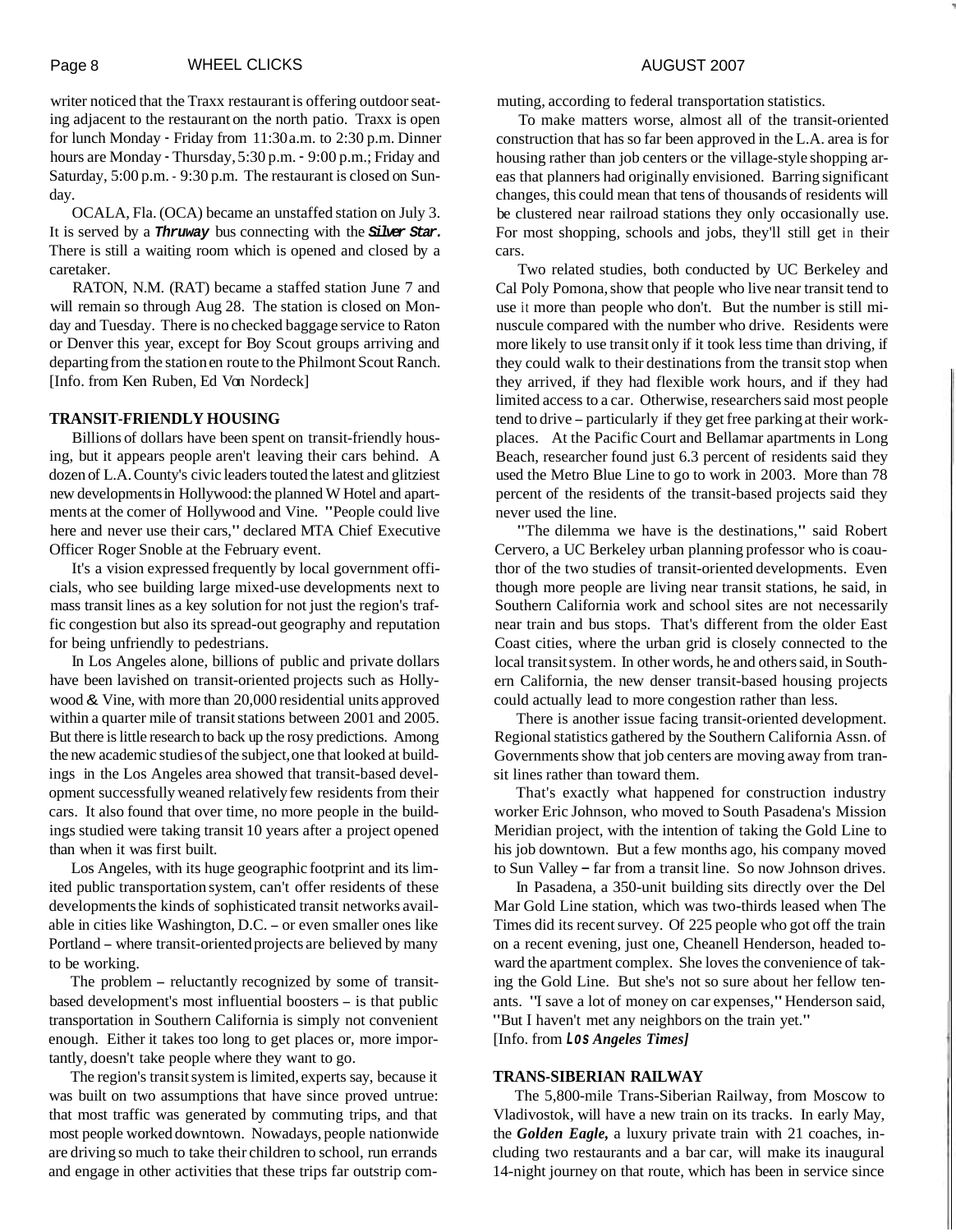**1916.** An English company, GW Travel (www.gwtravel.co.uk) plans to run two trains on the line from May to November. [Info. from *Pasadena Star-News]* 

## **VIRGINIA** & **TRUCKEE STEEL RAIL ARRIVES**

Rails for the future reconstructed Virginia & Truckee Railway are arriving at a construction site in Carson City, but it will be about a year before any of them are spiked into place. The 11-track miles of 119-pound rail will be hammered into place on the right-of-way from American Flat to the outskirts of Carson City. Track near the highway probably won't be laid until May **2008.,** said Gary Luce, a senior engineer with Geocon Consultants, who is working on the project.

The **\$2.4** million rail purchase was approved by the Nevada Commission for the Reconstruction of the V&T Railway in January. The project is funded by private and public monies. When the Carson City depot is completed, the final price tag for the entire project is expected to be **\$54** million. Project boosters are still about **\$18** million short.

Rock Smith, superintendent of the Western Division for A&K Railroad Materials Inc., said the rail came from the Modoc Line, which used to be a Sierra Pacific track from Alturas to Wendel, California. Some 112-pound rail will be coming from Arizona and Washington .

[Info. from Railroad Newsline via Ken Ruben]

#### **UNION PACIFIC TRAIN SPEED INCREASE**

Union Pacific Railroad began operating its trains at **49** miles per hour through multiple grade crossings in Marion, Illinois, and across Route **13** in mid-May. Recent improvements on this section of track permit operating at higher speeds. UP has raised train speeds through numerous communities across its rail network over the last several years following track improvements. It has found that trains operate more efficiently and motorists are not delayed at the crossings as long.

Not only was traffic flow improved, but grade-crossing safety was not compromised. Government statistics show that train speed does not significantly affect the likelihood of grade crossing collisions.

[UP News via Ken Ruben}

## **URBAN RAIL TRANSIT by DICK FINLEY**

LOS ANGELES METRO RAIL RIDERSHIP

| IVITALINI ITT                   |                                      |        |                                         |        |  |  |  |
|---------------------------------|--------------------------------------|--------|-----------------------------------------|--------|--|--|--|
| <b>MAY 2007</b>                 |                                      |        | Red Line Blue Line Green Line Gold Line |        |  |  |  |
| Weekday Ave.                    | 128,087                              | 75,032 | 39,785                                  | 19,093 |  |  |  |
| Saturday Ave.                   | 86,170                               | 54,901 | 22,546                                  | 13,238 |  |  |  |
| Sunday Ave.                     | 72,721                               | 41,818 | 18,309                                  | 11,316 |  |  |  |
| <b>Monthly Total</b>            | 3,526,2052,079,398 1,056,993 529,577 |        |                                         |        |  |  |  |
| PUBLIC TRANSPORTATION RIDERSHIP |                                      |        |                                         |        |  |  |  |

The American Public Transportation Association (APTA) reports that public transportation ridership nationwide increased by nearly **3** percent in the first nine months of **2006,** as Americans took **7.8** billion trips on public transit. "Even as gas prices declined, more and more people decided to ride public transportation," said APTA President William W. Millar. "This continued increase in transit ridership demonstrates that when people have transportation choices, they use them."

Light rail had the highest percentage of growth among all modes of transportation with an increase of **5.4** percent. In Los Angeles, ridership on the Metro Blue Line increased **7.5** percent in the first nine months of **2006** over ridership during the same period of **2005.** Green Line ridership grew by **12.6** percent, while ridership on the Gold Line ebbed slightly.

Subway ridership nationwide increased in the first nine months of **2006** by **2.8** percent. The largest increases in heavy rail were in Boston with **12.9** percent, and in Los Angeles with **12.2** percent on the Metro Red Line.

Nationally bus ridership increased by nearly **3** percent in the first nine months of **2006.** Ridership on Metro's directly operated bus lines increased by **3.9** percent in the first nine months of **2006** over the same period in **2005.** Total ridership grew from **278.3** million to **289.2** million in that period. [Info. from Metro *Quarterly]* 

#### BUDGETS

At the regular Board Meeting of Los Angeles County Metropolitan Transportation Authority (Metro), several budgetary items were passed for the Fiscal Year **2007-08** Budget, commencing July 1, **2007.** 

#### Metrolink

Metro approved a \$48,147,200 financial contribution of Proposition C **10%** local sales tax funding from Metro to the Southern California Regional Rail Authority (SCRRA) Fiscal Year **2007-08** Preliminary Budget for Metrolink.

The SCRRA's overall FY **2007-08** Preliminary Budget totals approximately **\$632.5** million. This consists of **\$145.1** million for operations, **\$28.5** million for rehabilitation and renovation, and **\$458.8** million for new capital projects. Farebox and other operating revenues offset approximately **56%** of the operating costs. The remaining **44%** of the cost is shared by the five member agencies by formula. Of the remaining operating cost, Metro's share is **52%.** 

Sunday service on the Antelope Valley Line is proposed for start-up in FY **2007-08.** Additional service is also planned for Saturday on the Antelope Valley Line and Sunday on the San Bernardino Line within FY **2007-08.** The Orange County Transportation Authority (OCTA) and the San Bernardino Association of Governments (SANBAG) will continue to fund Metro's share of the expenditures for weekend services that were added during FY **2006-07** on the San Bernardino and Orange County Lines.

The Eastern Maintenance Facility project in San Bernardino was originally funded in the amount of  $$7,886,000$ in 2001. Design for the project is at the **85%** stage. Protracted negotiations with the Burlington Northern Santa Fe (BNSF) for property on which to build the facility has delayed the project. BNSF's issues have been resolved and the SCRRA expects to execute an easement agreement during summer **2007.** An invitation for bids is expected to be issued in Fall **2007.** Construction is estimated at **18** to **24** months. The facility is needed to decrease non-revenue miles, house rolling stock now on order, and ease the capacity at the Central Maintenance Facility at Taylor Yard, which is currently over-utilized.

#### Metro

The Finance and Budget Committee recommended adopt-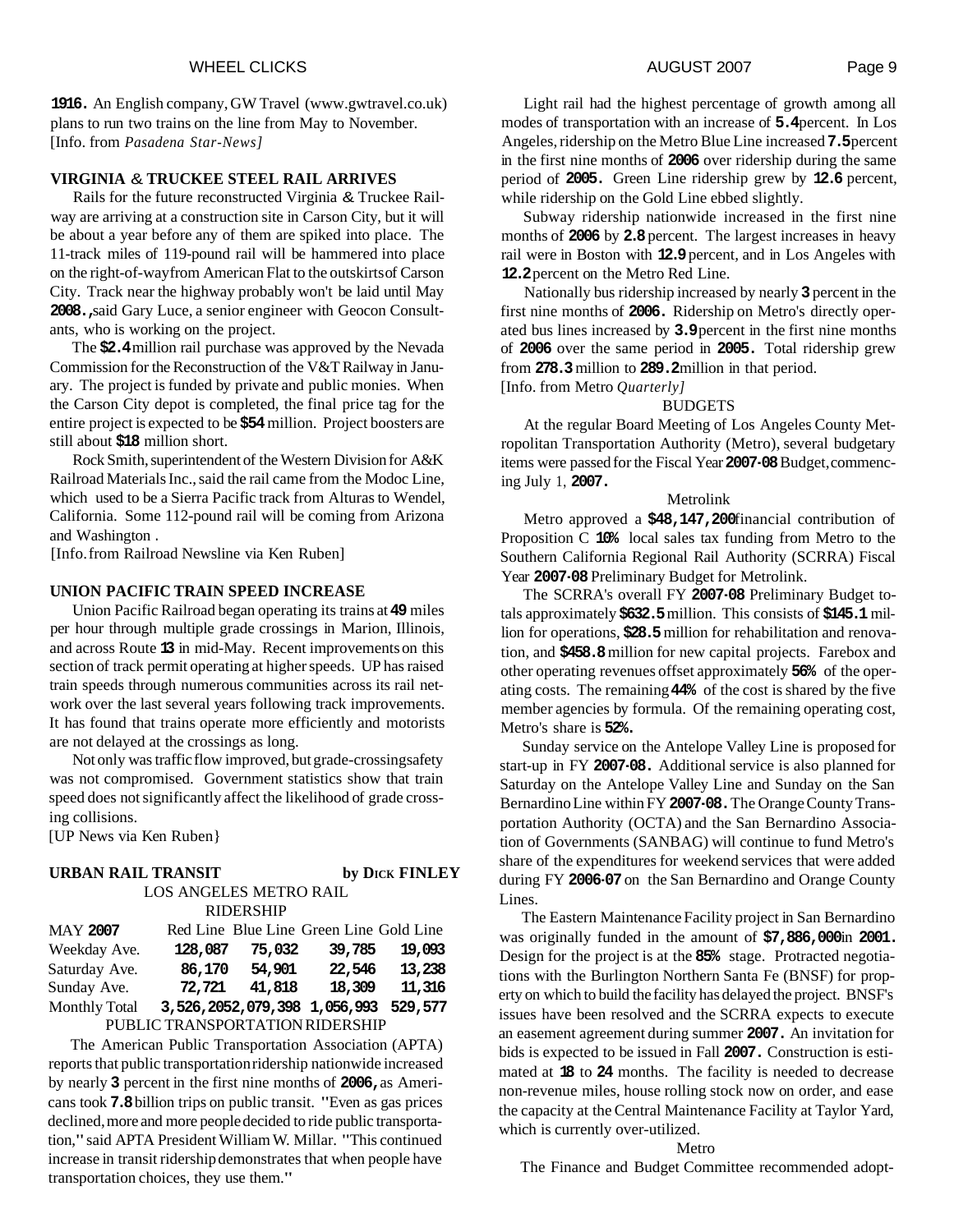ing the proposed FY 2008 budget. The budget is comprised of two primary funds. The Enterprise Fund includes all businesstype activities such as bus and rail operations, capital projects and debt service and is proposed to be budgeted at \$2,109.2 million. The Government Fund includes activities such as Special Revenue administration (subsidies to others), Propositions A and C and TDA administration, and other General Fund activities and is proposed to be budgeted at \$988.8 million. The budget also includes an Agency Fund (Benefit Assessment District budget) at \$22.9 million. An Addendum to the Proposed FY08 Budget adds or subtracts several items to the budget.

The Capital Program will continue construction of the Metro Gold Line Eastside extension including construction of six atgrade stations, completion of the East Portal, and installation of track on the 101 Freeway over-crossing bridge and in the tunnel. Complete construction in 2009.

Facilitate construction of Phase I of the Exposition Line, including substantial project design completion, utilities relocation, trench excavation, corridor improvements and Blue Line tie-in construction. Complete Phase I construction in 2010.

Receive up to 24 P2550 light rail vehicles.

Continue improvements at Division 21 including construction of a heavy repair shop for light rail vehicles.

Begin preliminary work on building a Rail Operations Training Facility including identifying and acquiring a site.

Commence overhauling subway rail cars. Establish a lifeof-project budget for the mid-life refurbishment of Red Line heavy rail subway vehicles in the amount of \$202 million. The base structure and stainless steel exteriors are in good condition and should support the full 30-year life-cycle until the railcars are retired. However, the major systems such as brakes, propulsion, doors, couplers, traction motors, drive gearboxes, axle/ wheel assemblies, pneumatics, air conditioning, heating, passenger seating, flooring, power distribution, communications, signaling, destination signs, windows, door panels, and interior linings are systems which will be refurbished or replaced through the mid-life overhaul process.

Procure 50 light rail vehicles for the Expo/Blue Line fleet by exercising option 1 on the P2550 rail car contract. Establish a life-of-project budget in the amount of \$174.5 million.

Commence construction on six new joint development projects, enter into seven joint development agreements, and issue bids for development of Metro property to enliven Metro station environments by providing housing and services adjacent to Metro stations.

#### Eastside Phase II Transit Corridor

It was approved to award a contract to provide professional services in a not-to-exceed amount of \$2,203,584 for an Alternative Analysis for the Eastside Phase II Transit Corridor. The Project study area is defined as a point approximately 14 to 16 miles east of the terminus of the Eastside Phase I Light Rail project (currently under construction) at Pomona and Atlantic in East Los Angeles. The task is to define a cost-effective fixedguideway project connecting with the Phase I Eastside Light Rail Project.

Westside Extension Transit Corridor It was approved to award a contract to provide professional services in amount of \$3,654,061 for alternative analysis study, tunnel feasibility assessment, conception engineering, facilitation of community outreach, and future options. The preparation of an Alternatives Analysis Study is the necessary first step in the planning of any Westside extension, including the possibility of extending the Metro Red Line/Metro Purple Line to the Westside.

In October 2005, the American Public Transportation Association (ACTA) conducted a *Review of Wilshire Corridor Tunneling.* The panel evaluated advances in worldwide tunneling technology and the safety of building and operating transit tunnels in the identified hazard zone in the Fairfax District. The panel concluded that such tunneling would be feasible and could be undertaken at no greater risk than other subway systems in the U.S. As a result, legislation was introduced in Congress to repeal the federal prohibition on subway construction along Wilshire Blvd. This item was passed (repealed) by the House of Representatives on Feb. 7,2007 and has now advanced to the U.S. Senate.

The anticipated repeal of the federal funding prohibition would open the possibility once again of federal funding support for this corridor.

#### GOLD LINE

The 2550 light rail vehicle (LRV) will debut on the Gold Line later this year, offering more flexibility in transporting riders along the agency's Blue, Green, Gold, and Gold Line Eastside Extension, currently under construction. [For photographs of the car see front page of Nov. 2006 and Sept. 2005 issues of *Wheel Clicks.]* 

The 2550 LRV will be able to operate at speeds up to 65 mph. Metro has ordered 50 of the 90-foot-long vehicles from Ansaldobreda of Naples, Italy. The 2550 contract includes two 50-car options.

Metro began testing a 2550 prototype rail car in June 2005. The first three of the \$2.9 million "production cars" were received from the manufacturer in January 2007. The last of the 50 cars from the current order will arrive in 2008.

Each car seats 76, including space for four wheelchairs. The cars feature a stainless steel body and eight doors compliant with the Americans with Disabilities Act. Enhanced security features include six video surveillance cameras and two silent alarms. With a global positioning system and six interior public address speakers, each car will automatically announce its arrival at the stations.

#### [Info. from Metro *Quarterly]*

#### EXPO LINE

The Expo Line will travel along the Exposition right-of-way between downtown Los Angeles and Culver City. It will share tracks and two stations (7th St./Metro Center and Pico) with the Blue Line as it leaves downtown LA. It will then travel along the Exposition right-of-way (ROW) to the current terminus at Washington/National. Eight new stations will be constructed along the Expo Line route. In addition to the station at Washington/National, new stations will be located on Flower at 23rd St. and Jefferson, and on Exposition Blvd. at Vermont, Western, Crenshaw, La Brea, and La Cienega.

The Expo Line is scheduled to open in the summer of 2010.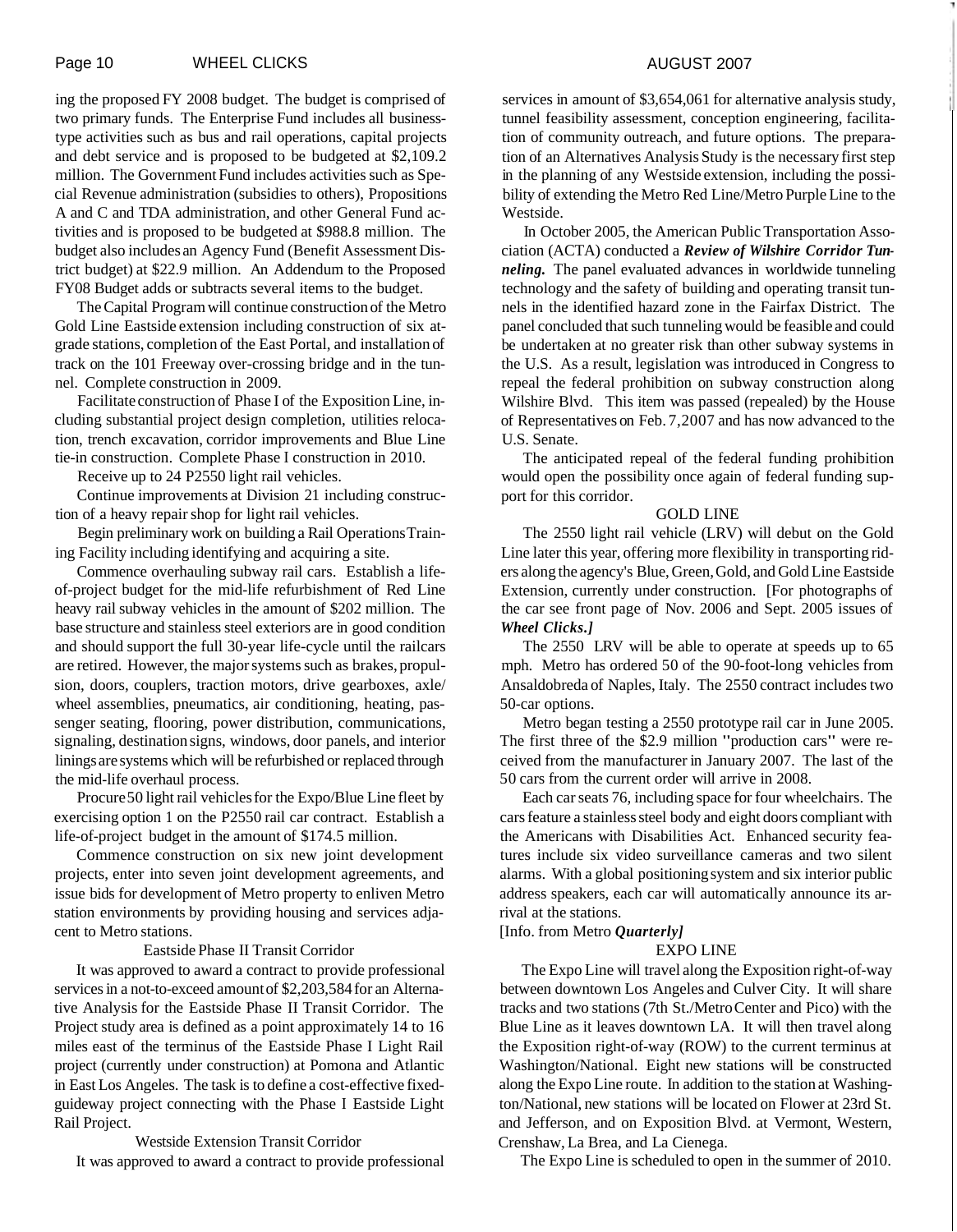#### WHEEL CLICKS **AUGUST 2007** Page 11

The cost of the project to Culver City (Phase I) is \$640 million. Planning began early this year on a proposed Phase 2 project that would extend the Expo Line to Santa Monica.

Construction on the Exposition Line began in the fall of 2006. Work currently underway includes utility and corridor improvements on Flower St. from Washington Blvd. to 23rd St. in Downtown LA. Those activities include relocation of waterlines, gas, power, cable TV, sewer and storm drains as well as roadway improvements, traffic control and street lighting.

Utility relocation and trench construction from Jefferson Blvd. and Flower St. to Vermont Ave. and Exposition Blvd. will begin in the summer of 2007. Over the summer and into the fall of 2007, street closures will be required to perform the installation of the top deck of the trench. The entire trench construction will take over one year to complete. The west end of the alignment will be used as a work and storage area for the contractor and be the location where thepre-cast deck girders will be manufactured. All construction work will be performed in accordance with City of Los Angeles' rules and regulations.

Community meetings will be held on a monthly basis along the alignment (quarterly in each segment) to discuss upcoming construction activities and to address specific concerns of residents and merchants in the area. The meeting schedule is available on the Expo website at http://www.BuildExpo.org, or at the Hotline at (213) 922-3976.

The proposed Phase 2 extension of the Expo Line is in the early stages of the environmental planning process. **A** draft **EIS/**  EIR is anticipated to be available for public comment in Winter 2008. Two primary ROW alignments between 6.9 and 7.8 miles are being considered.

The 6.9-mile alignment would follow the former Exposition Rail ROW for the full distance from the planned terminus at the Venice-Robertson Station in Culver City to 5th and Colorado in Santa Monica. The 7.8-mile alignment diverts from the ROW at the Venice/Robertson station in Culver City and follows Venice Blvd. to Sepulveda Blvd. where it turns north to rejoin the ROW near the 1-405 Freeway.

Similar to the 6.9 alignment, one-mile of the western end of the 7.8 alignment diverts from the ROW and will follow existing city streets and the edge of the 1-10 Freeway to reach the proposed terminus station in Santa Monica. Both LRT and Bus Rapid Transit are being looked at in the Exposition Rail ROW alignment. Light Rail is being studied for the Venice/ Sepulveda alignment.

An additional station for the University of Southern California and Exposition Park is desired by many people, but funding has not been found yet.

#### SAN DIEGO

Effective July 2005 with the opening of the Mission Valley East extension, Rail Operations operates a 54.3-mile (108.6 total track miles) light rail transit (LRT) network that is part of the San Diego Regional Metropolitan Transit System (MTS), encompassing a 570 square mile area with a general population of 2.3 million people. The operation encompasses three separate operating line segments. The Blue Line operates from San Ysidro Inter-modal Transit Center through downtown San Diego and terminates at the Old Town Transit Center. The Orange Line

serves the East County communities from El Cajon (Gillespie Field) through downtown San Diego and along the Bayside route serving the Convention Center, local major hotel chains and PETCO Park - home of the San Diego Padres. The Green Line operates from Santee Town Center Station along Mission Valley and serves the campus of San Diego State University through a short tunnel section before continuing to Old Town Transit Center where service connects with the Blue Line.

The system operates and maintains a fleet of 134 light rail vehicles to provide transit service. The MTS Rail Operations is expected to carry over 34 million passengers annually. While daily ridership is approximately 100,000, the number increases substantially when major event service is provided (ridership typically increases to 125,000+).

During the latter part of FY2006, Rail Operations opened their new Operations Control Center, which provides operations oversight as well as security monitoring of 14 stations on the system.

A major contract for full implementation of a total network of Centralized Train Control (CTC) will be awarded in FY-08. This system will allow systemwde control, and monitoring of field facilities, including switches, signals, traction power substations, passenger service capability and expanded CCTV capability at facilities and stations.

#### PORTLAND, OREGON

Mayor Jim Bernard of Milwaukie has asked the South Corridor Policy Steering Committee for more time to give Milwaukie officials a chance to gauge public support for a rail alignment running down Southeast McLoughlin Blvd. or Main St., or south on Main St. and north on Southeast McLoughlin Blvd.

Nearly six months after the buses left downtown Portland in the first weeks of June, light rail tracks run down the middle of 16 blocks of Fifth Ave., and several intersections sport the new brick paving. The bus relocation from Fifth and Sixth Avenues to Third and Fourth Avenues is working so smoothly that downtown parking magnate Greg Goodman says TriMet should consider leaving then there when the mall reopens in 2009.

The biggest problem with Goodman's idea is that the mall is designed for buses and MAX to coexist. Both will stop on the right-hand side of the street. The rail tracks curve to the curb as each train approaches each station. Without buses, the light rail could go straight down the street.

There are other issues. Transferring from MAX to buses would be much harder if they weren't on the same street, says TriMet General Manager Fred Hansen. The mall plan is part of a \$557 million project to extend light rail transit (LRT) to Clackamas Town Center along Interstate 205, and downtown from Union Station to Portland State University.

One of the more difficult aspects of the project, the relocation of utilities, is nearly finished. Work has just started, with underground electrical installation for four stations. Still to come is the overhead rail electrical system, connection to the steel bridge, a south turn-around, shelters, art and street furniture, and testing.

[Info. from *The Oregonian* via Caroline Hobson]